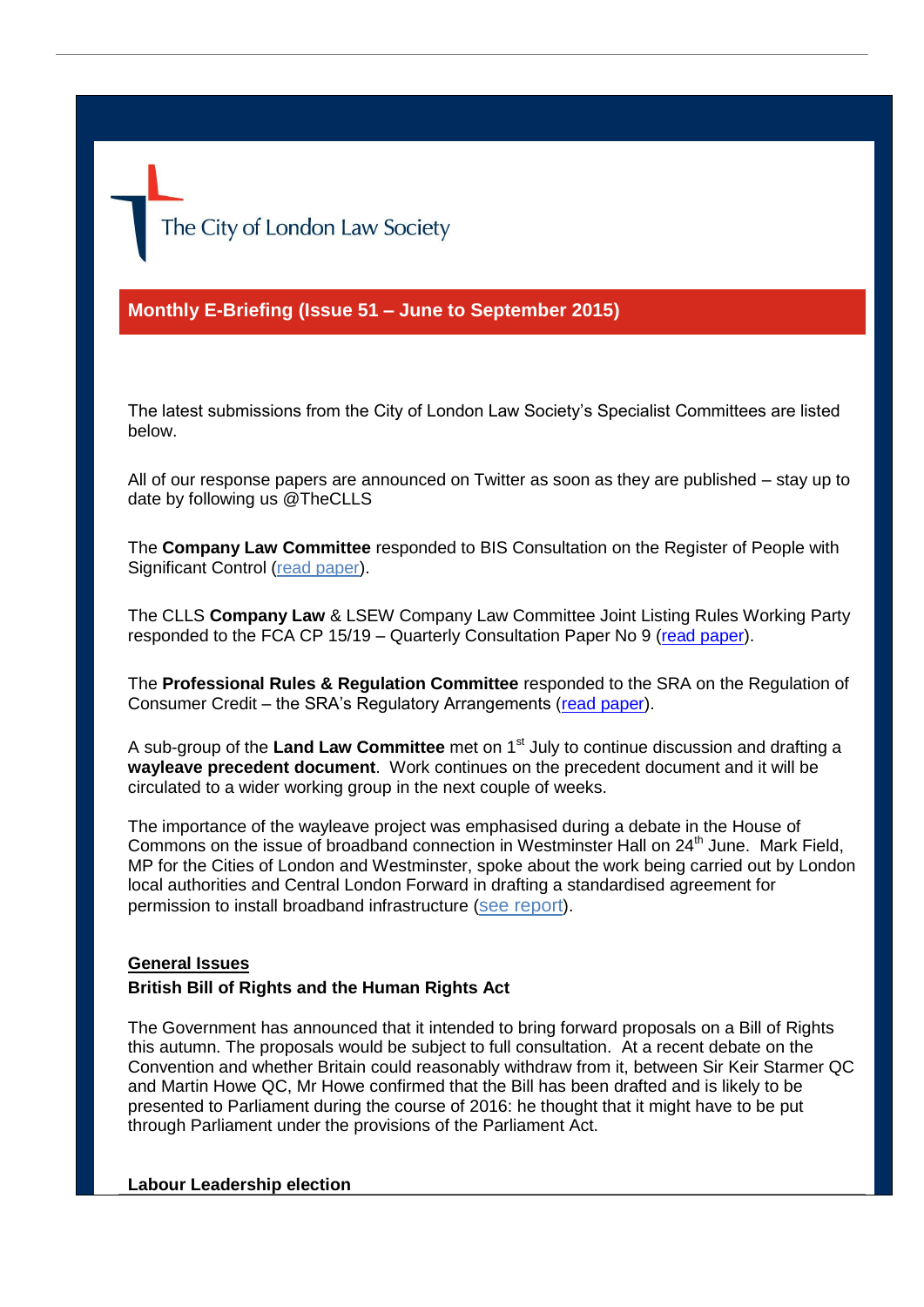Jeremy Corbyn has been elected as leader of the Labour Party with 59.5% of the votes and Tom Watson was elected as his deputy with 39.4% of the votes.

Key members of the Shadow Cabinet are:-

Deputy leader: Tom Watson

Shadow first secretary of state and shadow business secretary: Angela Eagle

Shadow chancellor: John McDonnell

Shadow chief secretary to the Treasury: Seema Malhotra

Shadow home secretary: Andy Burnham

Shadow foreign secretary: Hilary Benn

Opposition chief whip: Rosie Winterton

Shadow education secretary: Lucy Powell

Shadow work and pensions secretary: Owen Smith

Shadow Lord Chancellor and shadow justice secretary: Lord Falconer of Thoroton

Shadow communities and local government secretary, and shadow constitutional convention minister: Jon Trickett

Shadow energy and climate change secretary: Lisa Nandy

Shadow Leader of the House of Commons leader: Chris Bryant

Shadow transport secretary: Lilian Greenwood

Shadow environment minister: Kerry McCarthy

Shadow women and equalities minister: Kate Green

Shadow Leader of the House of Lords: Baroness Smith of Basildon

Lords chief whip: Lord Bassam of Brighton

Shadow Attorney General: Catherine McKinnell

Shadow housing and planning minister: John Healey

Business reaction to the election result has been varied.

The I**nstitute of Directors'** director general, Simon Walker, said: "It is no secret that business has not always seen eye-to-eye with the new leader of the opposition. From renationalising the railways, to raising taxes on businesses and increasing government spending, Mr Corbyn has proposed some policies in the leadership campaign that we believe would undermine our open and competitive economy.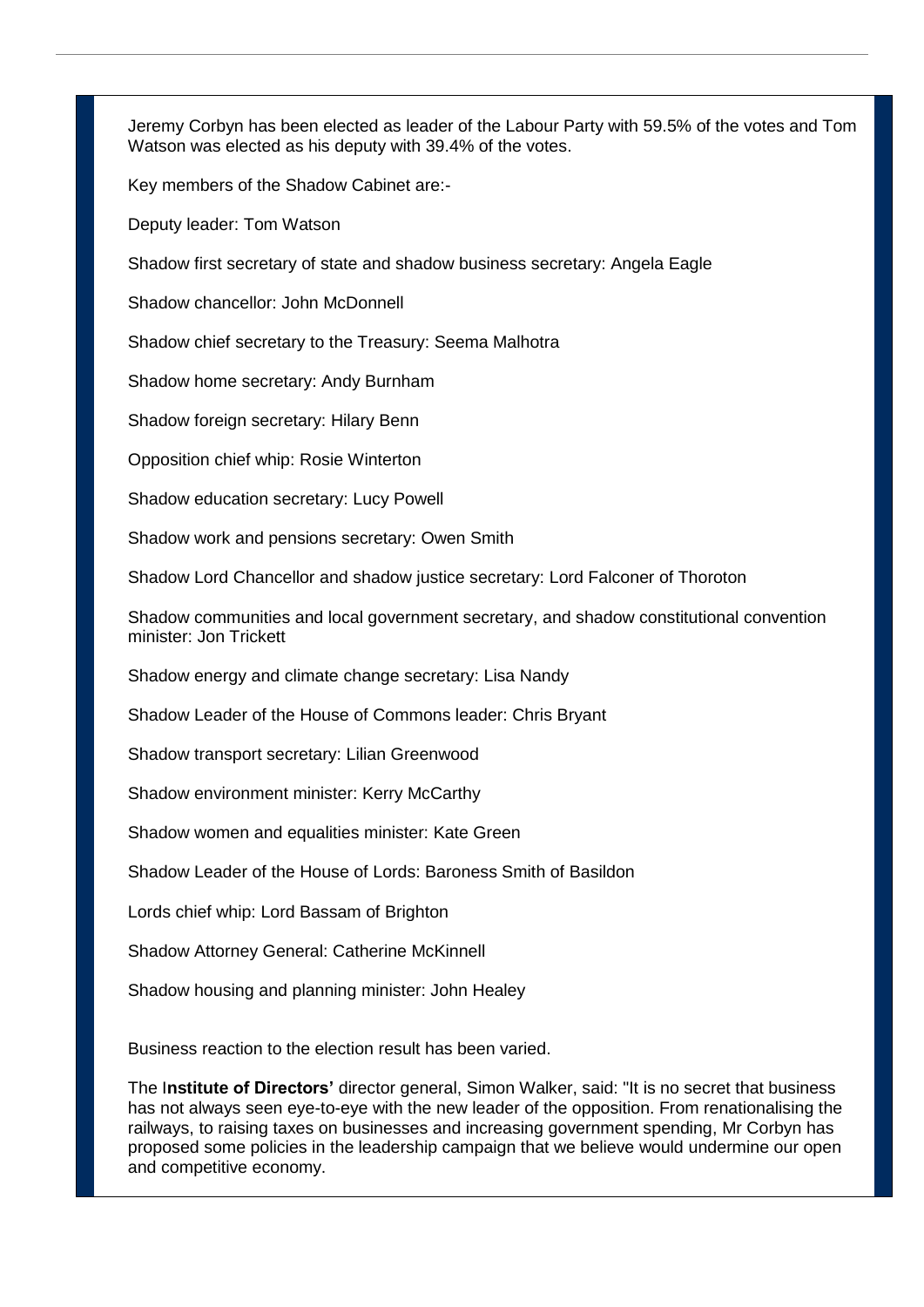"When Jeremy Corbyn outlined his vision for the future in The Economy in 2020, he said that 'wealth creation is a good thing'. We agree, and hope to work with him on the big economic challenges the UK faces, such as improving the productivity and skills of the workforce. There are important ongoing debates on state investment in infrastructure, how to tackle examples of excessive pay at big companies, and how to increase diversity in senior management. Businesses will make their case sincerely on these issues, and we very much hope the Labour party will be prepared to listen."

The **Confederation of British Industry** said that "The country needs a strong opposition, and businesses will want to see the new Labour leader supporting a pro-enterprise agenda that will spur growth and create jobs across the UK. We look forward to working with Mr Corbyn in his new role."

The **Federation for Small Businesses** said: "The FSB works with all major political parties to tackle the challenges small businesses face, and we will be representing our members at each of the key party conferences in the coming months. We will watch with anticipation to hear how the Labour Party plans to go on backing the UK's 5.2 million small businesses and the many millions of people they employ."

The **British Chambers of Commerce's** director general, said: "We will be looking for the opposition to take a pragmatic and practical approach to business, recognising that wealth creation is the necessary prerequisite for the delivery of any political objectives. The role of business and economic growth in British society must be front and centre as the new Labour leadership develops its policy priorities.

Britain's businesses are the engines of job creation and economic growth. It is important that all governments and opposition parties recognise this fact if they want to achieve lasting results and change. We look forward to beginning a dialogue with the new leader of the opposition and his team in the weeks ahead. Firms will be encouraged by recent statements favouring muchneeded investment in the UK's inadequate infrastructure and skills."

## **Court Fees**

The issue of **increased fees** in the criminal and civil courts has continued as a source of contention. Thousands of criminal defence lawyers carried out a nationwide legal aid boycott from 1st July to the end of August. The boycott ended with talks between the Lord Chancellor and the profession which are currently ongoing. Meanwhile criminal court fees are said to have caused resignations of magistrates and criticism by senior judicial figures about the imposition of fees on those who cannot afford to pay and the pressure they are supposed to be putting on innocent people to plead guilty in order to avoid considerable percentage increases in fees.

On 8<sup>th</sup> September, Michael Gove advised the House of Commons that he was aware of widespread concern about the operation of the criminal courts charge, but stressed that the charge is levied or taken from the offender only after other fines have been paid. He advised that the government would review the criminal courts charge, but that it would not rush to judgment and would have to make sure the charge is given time to bed in, before making any final judgments.

**Kevin Hart Legal Policy Analyst**